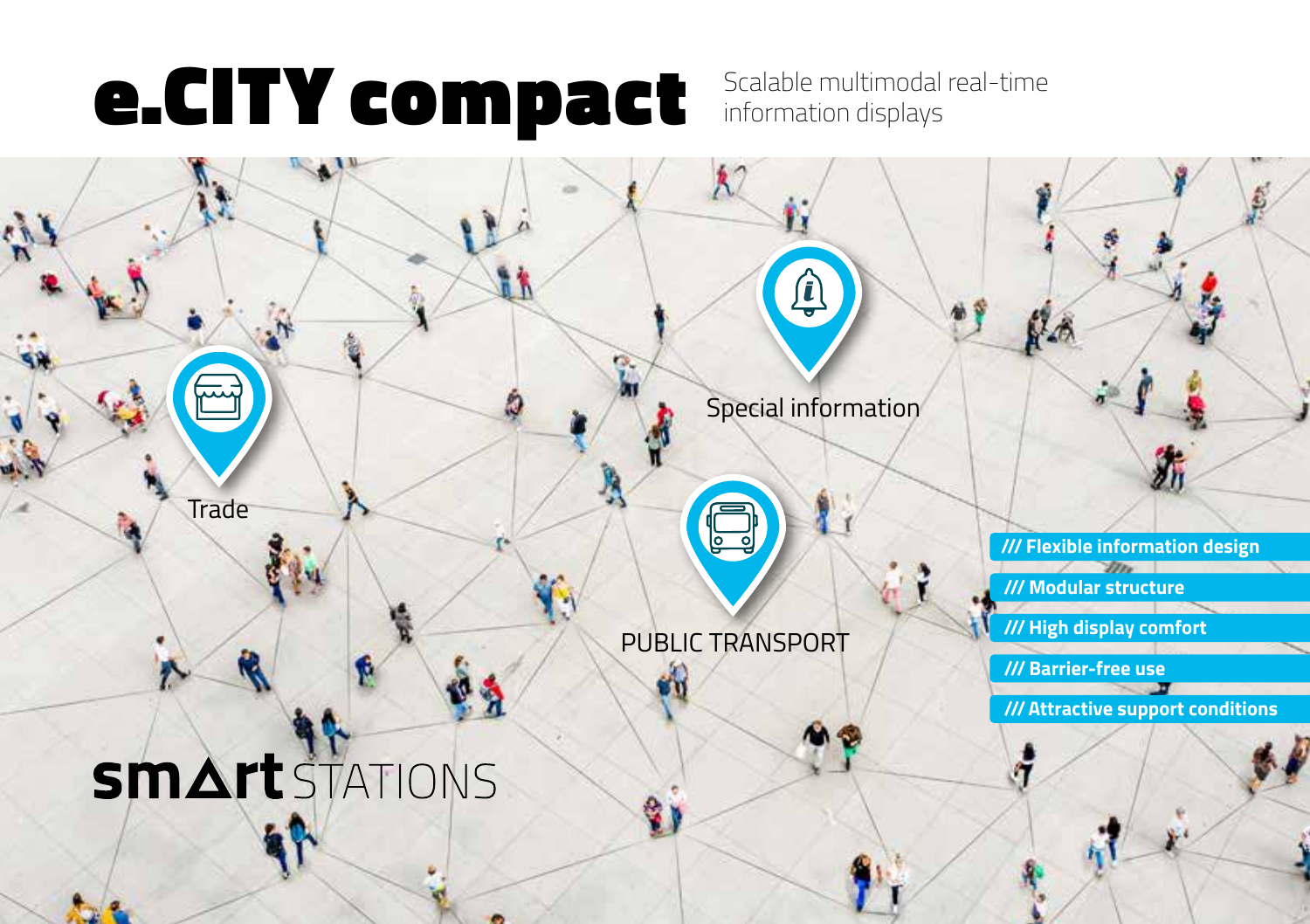## WHAT DOES MULTIMODAL MEAN?

A display system that shows the entire mobility experience at a location in real time.

Depending on the display technology and the programming behind it, formats can be selected that combine as much information as possible in one display.

e.City compact opens up attractive entry options for multimodal display.

#### COMBINATION OPTIONS:





*Special content Marketing information in screen partition*



*Ticker messages*



*Line display with construction site message*



*Special graphic information (hygiene instructions)* 

#### DISPLAY OPTIONS:

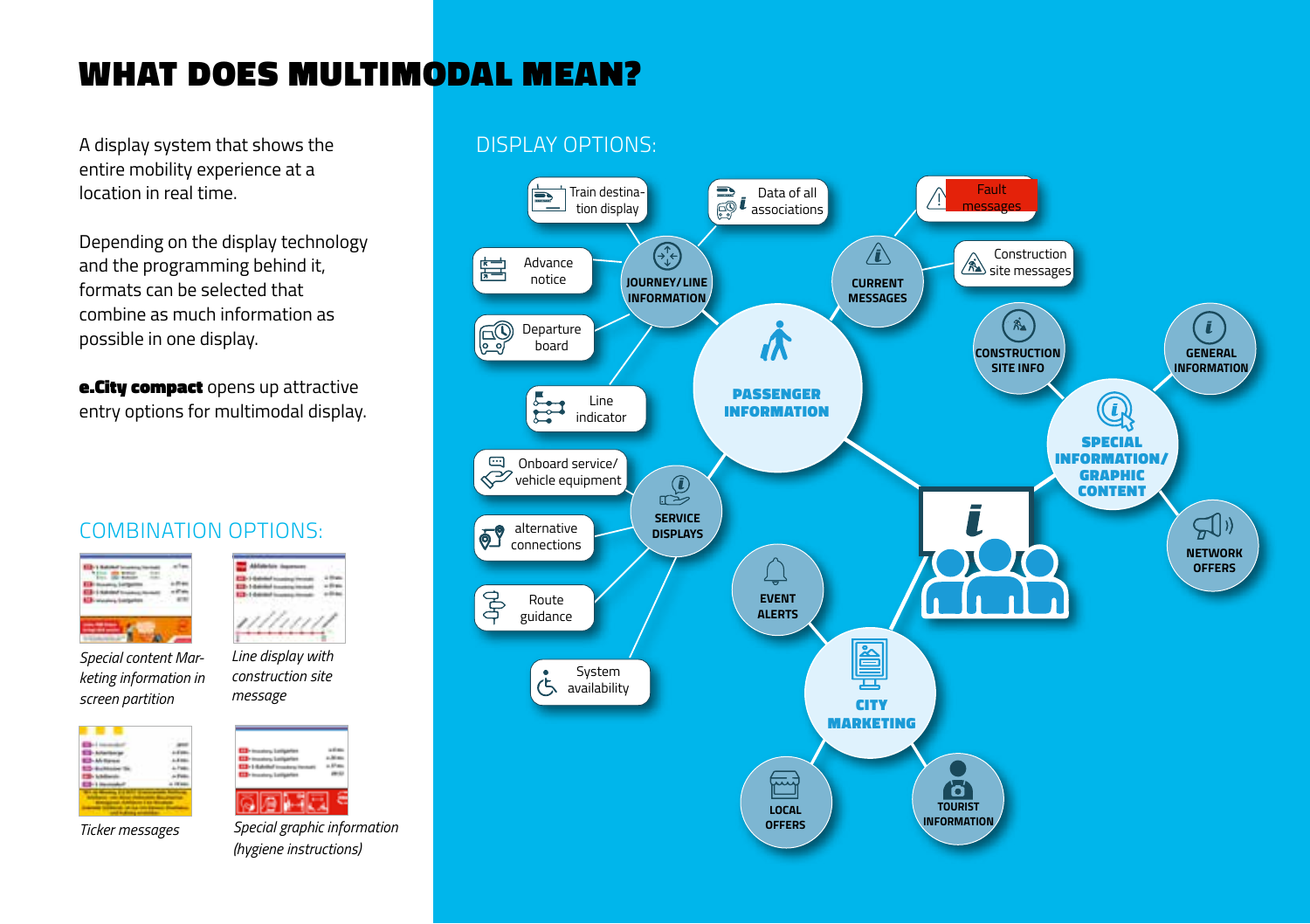

*Departure data of regional and supra-regional transport companies (Darmstadt railway station - smart.SCREEN embedded in wall display case)*





*Departure data of different transport and mobility companies (Smart-City model station Charlottenburg)*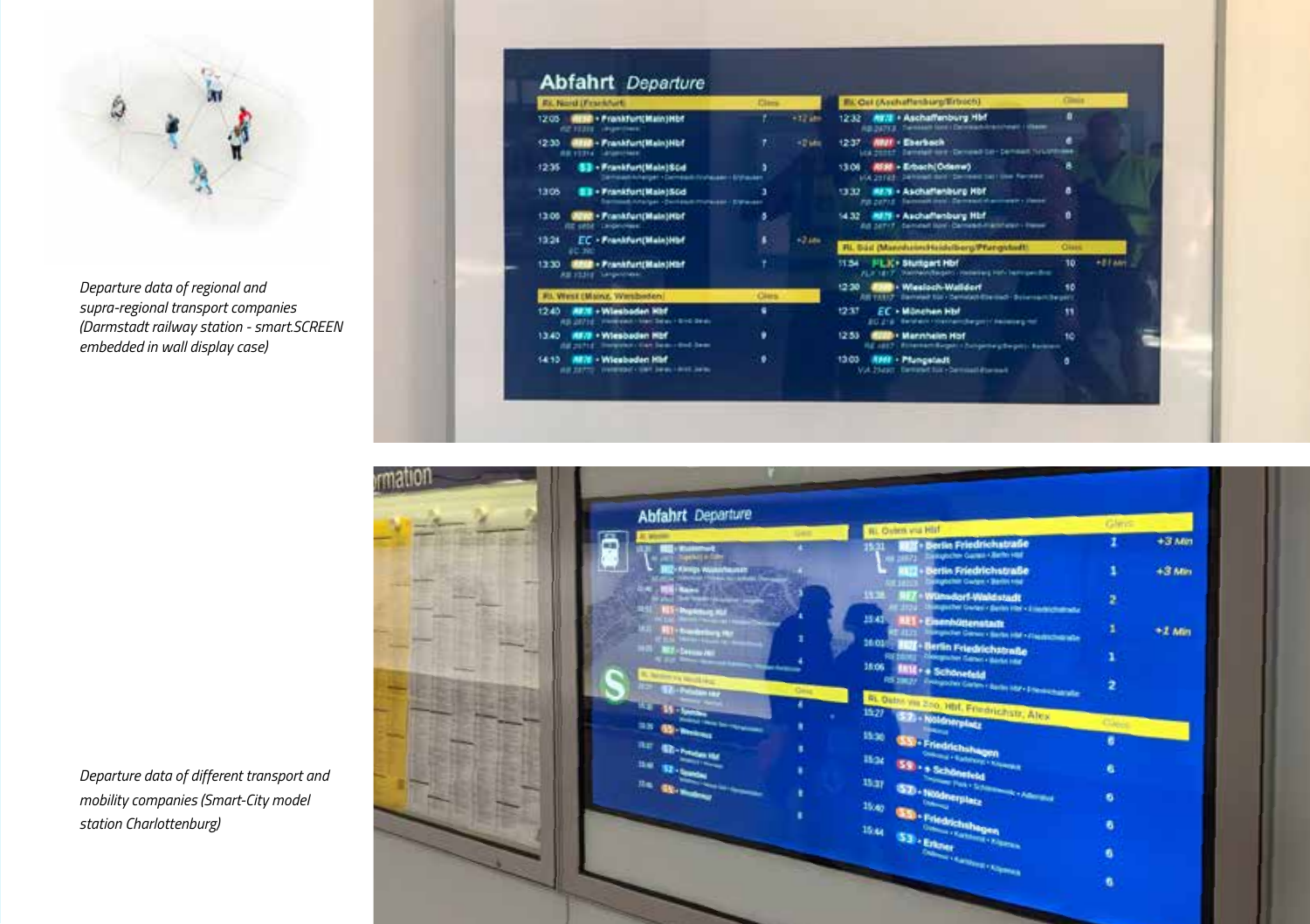## WHAT ADDED VALUE DOES e.CITY compact CREATE?



#### CUSTOMISED INFORMATION

The display can be detailed to create the optimal solution for your requirements. What should be shown, what additional information can be integrated in order to have all location-relevant information at a glance?

The cloud-based system makes it possible to go new ways in terms of display technology and to run different displays per location – just as required for optimal visitor management.



*Construction site information and Rerouting information Wiesbaden station*

*Line overview with system availability in real-time, Stuttgart region*





*Special information at Frankfurt Central Station*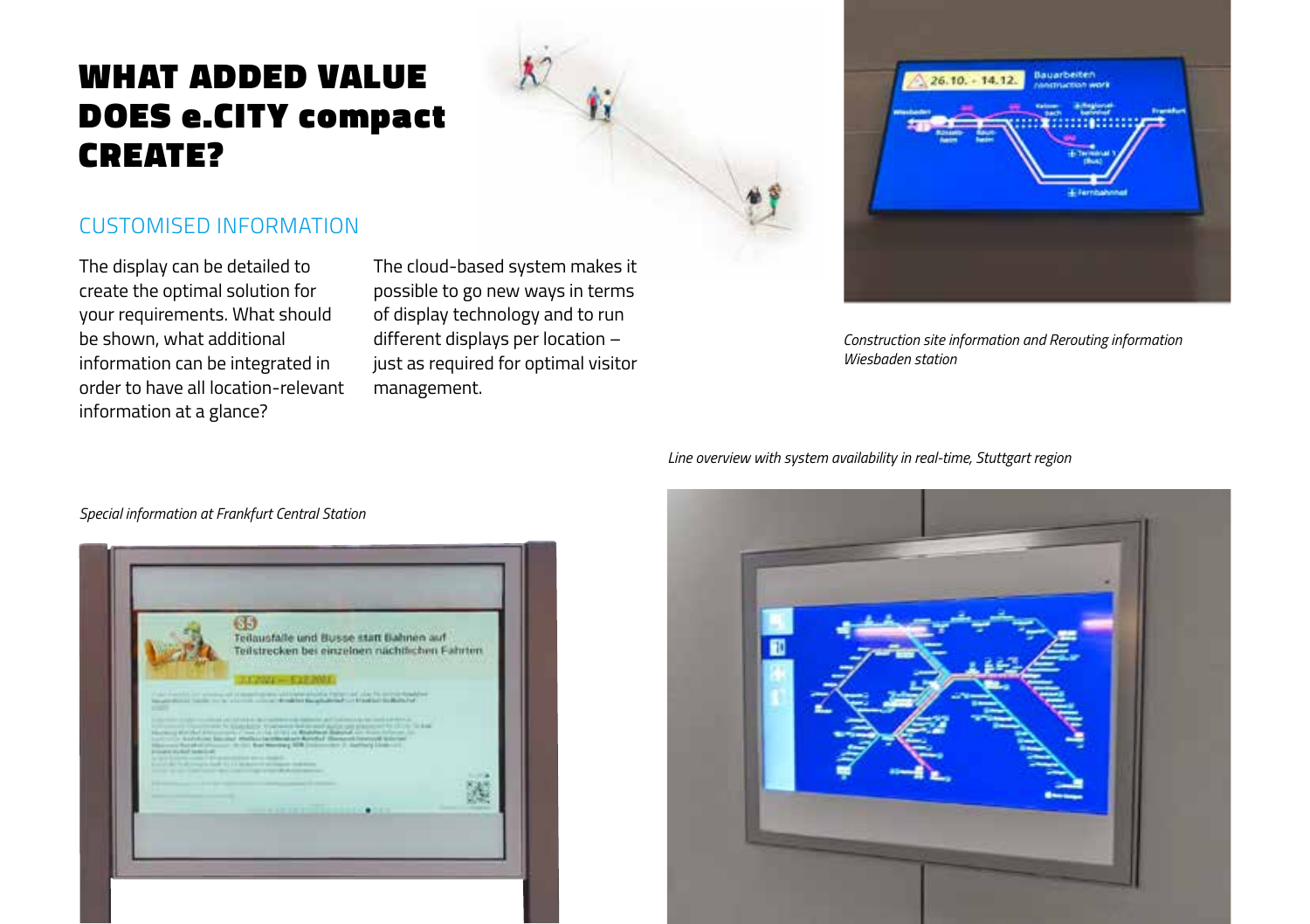

#### MORE VISITOR-FRIENDLINESS, MORE PERSPECTIVES

With a flexible, durable and efficient solution for digitising and networking existing (transport) services in your region, you show that your locality is dynamic and thinks in a networked way. Residents and visitors alike are encouraged to (re)experience and discover (e.g. for city marketing). The perspectives of your visitors are broadened if you add new hints to "ordinary paths" with

new information. This can increase the number of visitors to certain locations immensely; you thus control the profitability on site.

At the same time, you commit to environmentally friendly public transport models and link your municipal digital strategy with tourism and mobility.

## WHAT DOES THAT RESULT IN?

A display system that goes beyond the "standards":

- From the classic intermodal public transport departure board to a mobility hub, e.g. with the availability of rental bicycles at the next station.
- Visitor routing at special events with departure information of shuttle services
- Incident reports, advertising or city marketing
- News, tourism information or event highlights.

All this from just one information point, combined in one display – and individually configurable for several locations, even during operation.

*Departure notices and special information in Stuttgart city centre*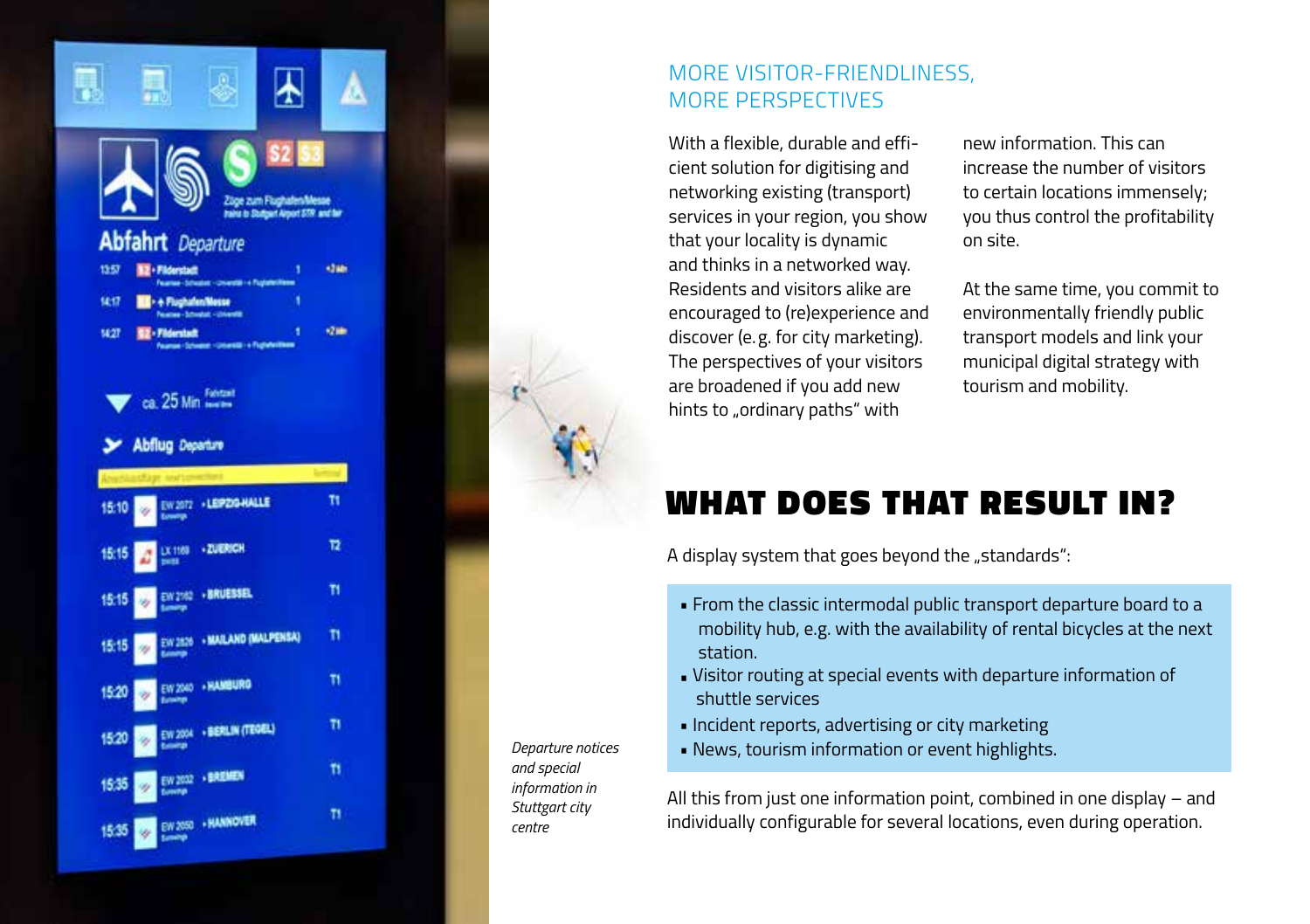









**PER 1999** 



٠ **College Col AND SHOPS OF REAL PROPERTY** Name and Address of the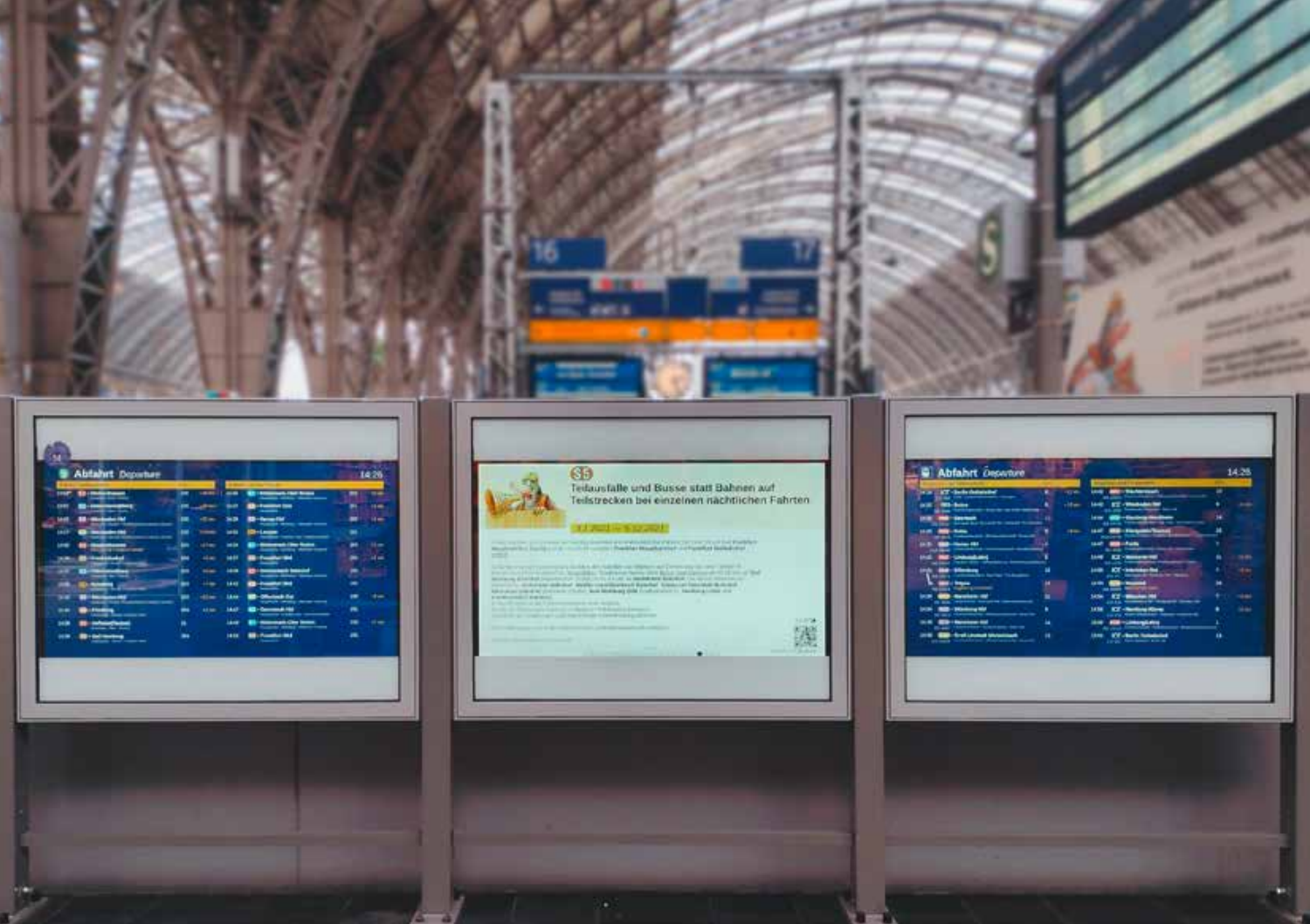## FLEXIBLE IN CONFIGURATION, ...

The technical implementation is always thought out in terms of location. This means monitor size and height, as well as assembly

#### INSTALLATION OPTIONS:

Integrated or complete solutions







can be selected as the conditions on site allow. A comprehensive portfolio is available for this

purpose.

Integrated into an existing wayfinding system

Integrated into a display case

Design as a stele

*Multifunctional display case in Stuttgart*



*(left) Departure notices and special information at Frankfurt Central Station*

*BVG line indicator at Kaulsdorf Nord underground station*

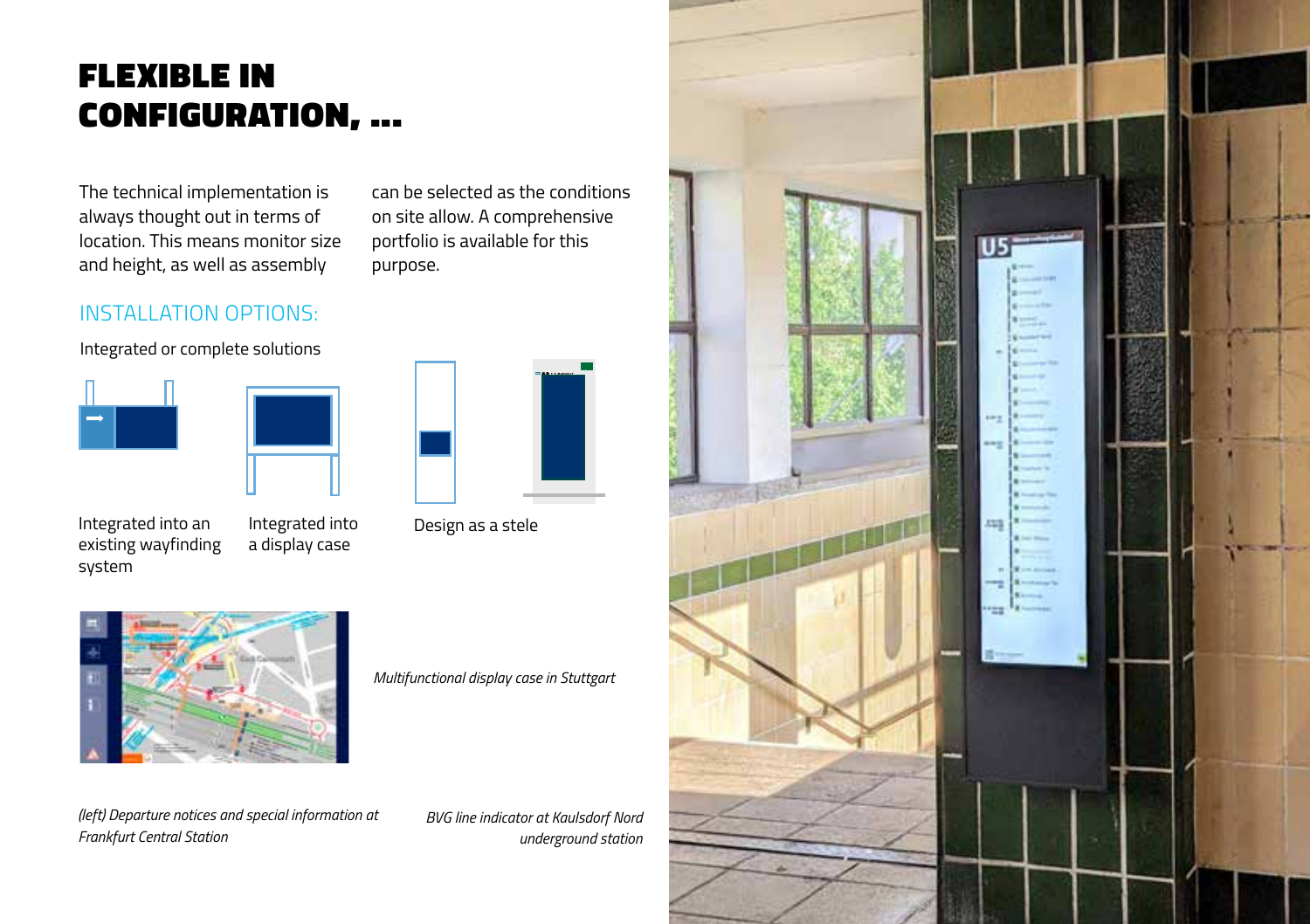## … FLEXIBLE IN USE, ...

#### CONVERSION OR REPLACEMENT OF PARTS IN OPERA-TION THROUGH EXCHANGEABLE COMPONENTS.

Exchange modules enable a longer product life by replacing susceptible or damaged components. They are resource-saving and give the application a high degree of flexibility. Screens can be removed or retrofitted whenever the function of the location changes.

#### OPTIMAL OUTPUT FOR A WIDE RANGE OF APPLICATIONS

TFT displays have the advantage that many details can be shown in colour with a high luminosity. This allows a greater variety of displays than with LED or e-ink displays.



**/// 100,000h Running capacity**

**/// Outdoor capable**

**/// Vandalism-proof**

#### CONVERSION OPTIONS



Interchangeable solution Stele / Pylon



Interchangeable display case

#### RETROFIT OPTIONS

|                        | W-LAN Hotspot                                           |   | Air quality meter                                   |
|------------------------|---------------------------------------------------------|---|-----------------------------------------------------|
| $\widehat{\mathbb{P}}$ | Beacon for additional infor-<br>mation via mobile phone | 湍 | Touch-screen monitor with<br>real-time driving data |
| ⋓                      | Security camera                                         |   | USB charging station                                |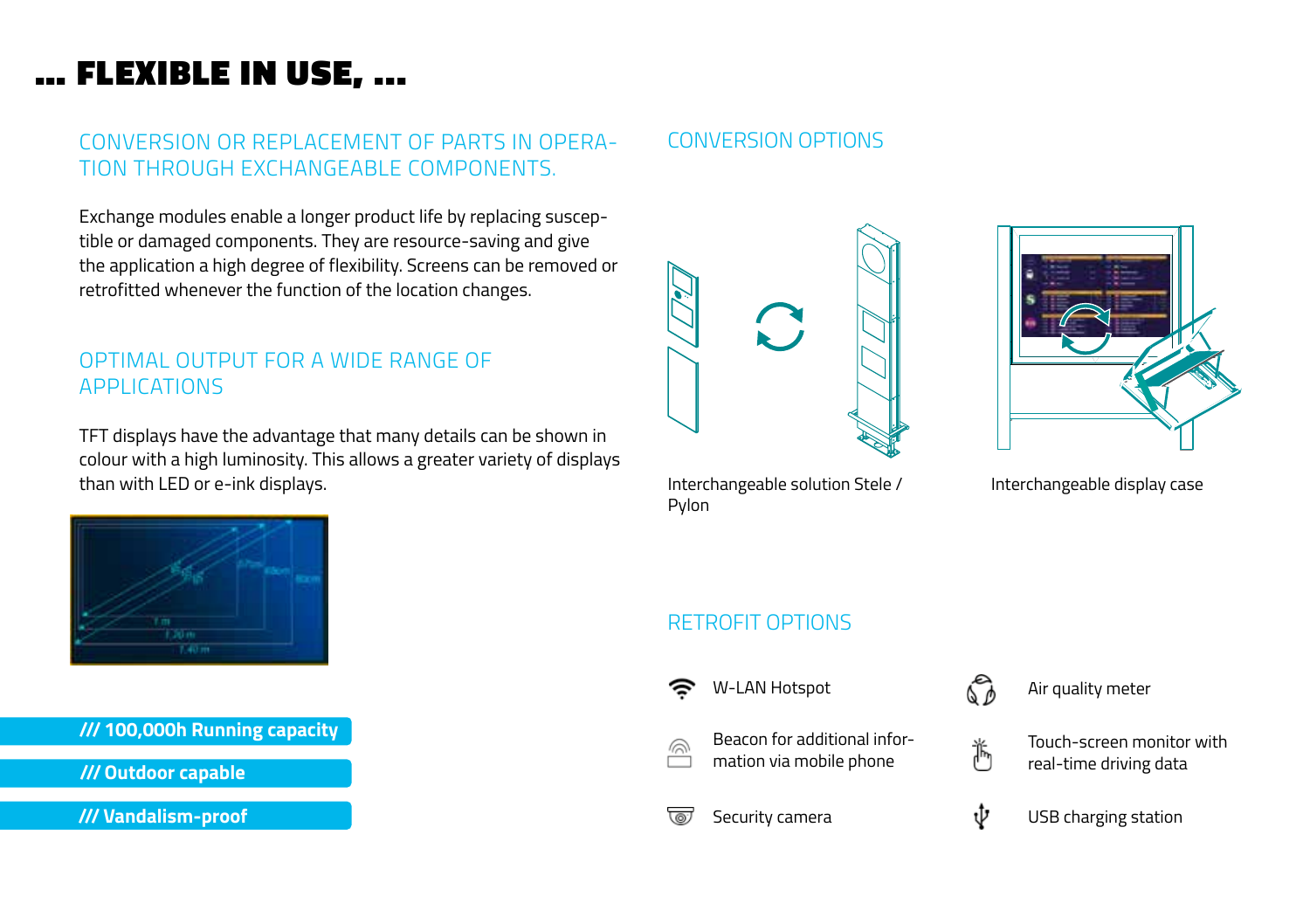

## ... AESTHETIC IN THE OVERALL CONCEPT!



*Static display modules, powder-coated aluminium panels, can be designed in various RAL colours, foiled lettering*

#### DESIGN OPTIONS:

#### ADAPTABLE IN APPEARANCE AND FORM

Depending on the type, the enclosures can be adapted to your design and surfaces can be provided with inscriptions. All RAL colours can be implemented.

Screen displays can be switched easily. Even if the flow of information is interrupted, there are functional one display modes.

*Dynamic display: min. 19" monitor with real-time travel data*

Taster





*Display case module*

*Steles in the Offenbach entrance area* *Advance notice integrated in signage system – Smart City train station in Charlottenburg* 



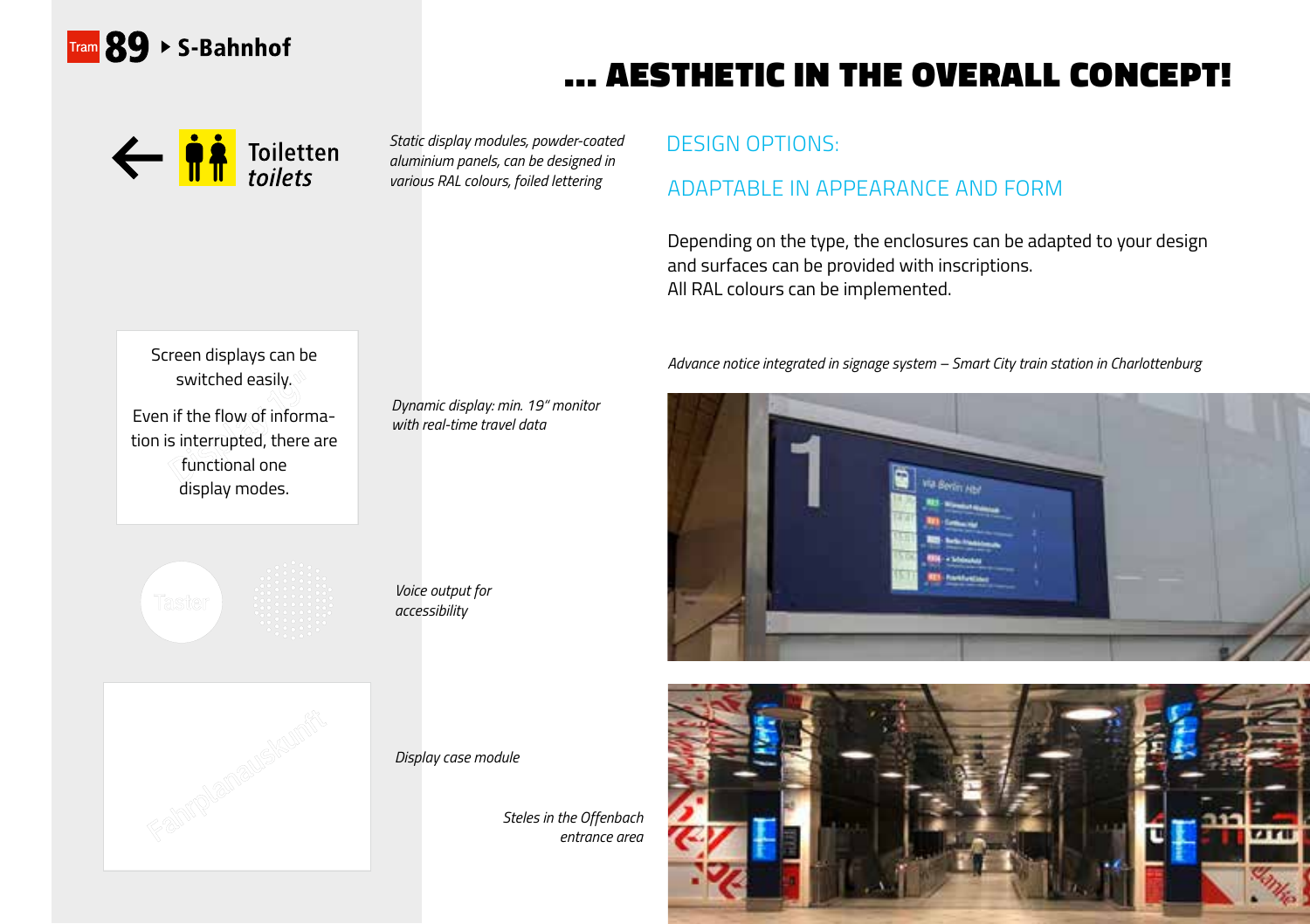## THE CHOICE OF TECHNICAL CONCEPT ...

| HIGH-RESOLUTION INDUSTRIAL DISPLAYS FOR DISPLAY DIVERSITY AND USER COMFORT |                |                 |           |                                                                                                                                                                                                                                                                         |  |  |  |
|----------------------------------------------------------------------------|----------------|-----------------|-----------|-------------------------------------------------------------------------------------------------------------------------------------------------------------------------------------------------------------------------------------------------------------------------|--|--|--|
| <b>TECHNOLOGY</b>                                                          | LED-Matrix<br> | <b>TFT</b><br>O | $E$ -Ink  | Explanations                                                                                                                                                                                                                                                            |  |  |  |
| Installation options                                                       |                | $+++$           |           | TFT displays can be used in extreme, flat or mini formats thanks to an<br>infinite number of formats and constructions. The system determines<br>the application.                                                                                                       |  |  |  |
| Display quality and visibilty                                              |                | $+++$           |           | TFT displays can output colour moving images with reader-friendly<br>resolution. Sharp contrasts, comparable to LED, are achieved with up to<br>2,500 cd/m <sup>2</sup> (nits). The pixel density can be as high as 40 ppi.                                             |  |  |  |
| Display options                                                            |                | $+++$           | $+ +$     | TFT displays are suitable for viewing without restrictions. Without circuit<br>programming, fixed grids and via simple interfaces, the content can be<br>selected to meet the requirements of the location.                                                             |  |  |  |
| Content configuration                                                      |                | $^{+++}$        | $^{++}$   | Systems with TFT displays can be configured as desired, similar to an<br>app - depending on the desired display. the layout can be created from<br>scratch to meet the requirements at the location.                                                                    |  |  |  |
| Operational capability                                                     | $^{++}$        | $++$            | $\ddot{}$ | TFT displays are suitable for outdoor use and are easy to read even at<br>high brightness. Their temperature range goes from -20°C to +60°C.<br>Specific additional components such as ventilation or extra backlighting<br>can extend these capabilities even further. |  |  |  |
| Durability                                                                 | $^{++}$        | $++$            | ?         | TFT displays achieve a guaranteed service life of 100,000 hours, similar<br>to LEDs. They are standardised mass products of high quality, which are<br>at least equal to other technology solutions in terms of maintenance<br>intensity.                               |  |  |  |
| Power consumption                                                          | $++$           | $++$            | $^{+++}$  | Energy-saving TFT displays enable all the advantages of modern infor-<br>mation systems with low energy consumption.                                                                                                                                                    |  |  |  |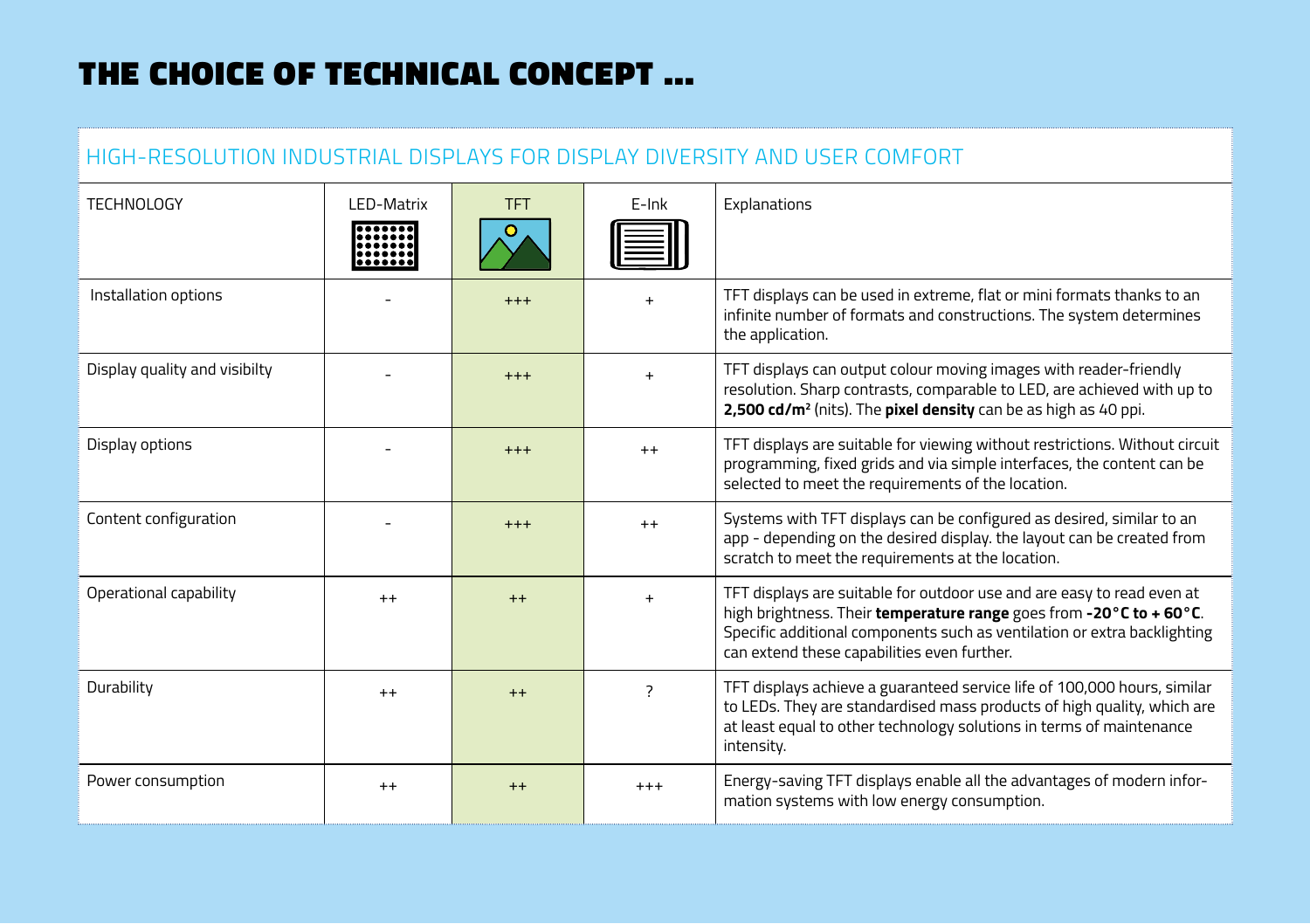## ... IS CONSISTENT WITH A SMART IT CONCEPT ...

#### NO COMPLEX IMPLEMENTATION, LOTS OF SUPPORT IN ONE TARIFF!

| <b>IT-KONZEPT</b>                                      | Comparative projects                    | e.CITY compact                                          | Explanations                                                                                                                                                                                                                                                                                                                  |  |
|--------------------------------------------------------|-----------------------------------------|---------------------------------------------------------|-------------------------------------------------------------------------------------------------------------------------------------------------------------------------------------------------------------------------------------------------------------------------------------------------------------------------------|--|
| Purchase and implementation<br>of software/ central OS | required                                | not necessary                                           | Control and administration services are provided as web services if<br>required or are part of the service fee. Here, too, the structure is mo-<br>dular and is adapted to the respective requirements. This structure<br>offers maximum flexibility in the event of changes in requirements,<br>infrastructure or personnel. |  |
| extensive IT infrastructure                            | required                                | not necessary                                           | You neither need to maintain a costly IT infrastructure nor train<br>employees. The e.CITY compact control system runs efficiently and<br>saves resources, like an app in the cloud.                                                                                                                                          |  |
| Support                                                | limited                                 | includes all activities that<br>keep the system running | The e.CITY compact service fee covers all common problems and<br>is therefore economical for your operation: All activities - from<br>programming, to display changeover, to fast response time in case of                                                                                                                    |  |
| Development and adaptation                             | not included or subject<br>to surcharge | included in the product                                 | unforeseen events - are covered like a "flat rate"! You get the most<br>comprehensive service on the market for your service fee thanks to<br>a lean concept                                                                                                                                                                  |  |
| Interfaces                                             | proprietary interfaces                  | Open standards without<br>restrictions                  | The use of open standards enables a multitude of links without<br>complex structures and subsequent barriers.                                                                                                                                                                                                                 |  |
| Expenditure for updates                                | complex partial updates                 | centralised update<br>management                        | The e.CITY compact system is able to easily apply changes due to its<br>central setup (backend).                                                                                                                                                                                                                              |  |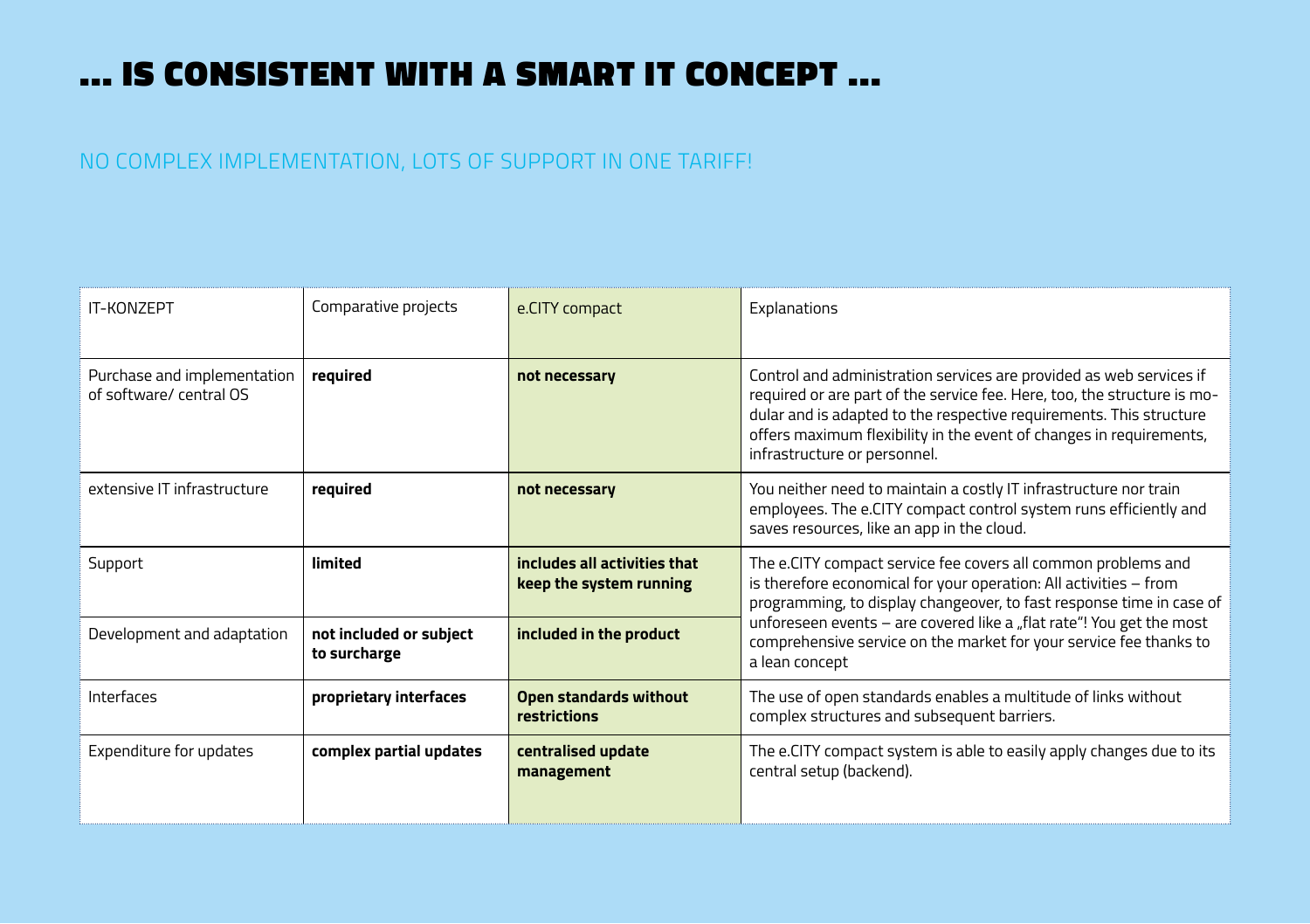## **AND THEREFORE IDEAL FOR AN** EFFECTIVE START!

Compared to other dynamic information systems, smart.STATIONS thinks before it is used. This means:

- no superfluous additional solutions,
- smart IT programming,
- fast implementation and installation,
- cost-efficient in acquisition and operation due to transparent price and service models and retrofitting capability.

### COST RATIOS

#### **Comparative projects e.CITY compact**







*DB Intermodal project at Südkreuz station – Departure indicator*

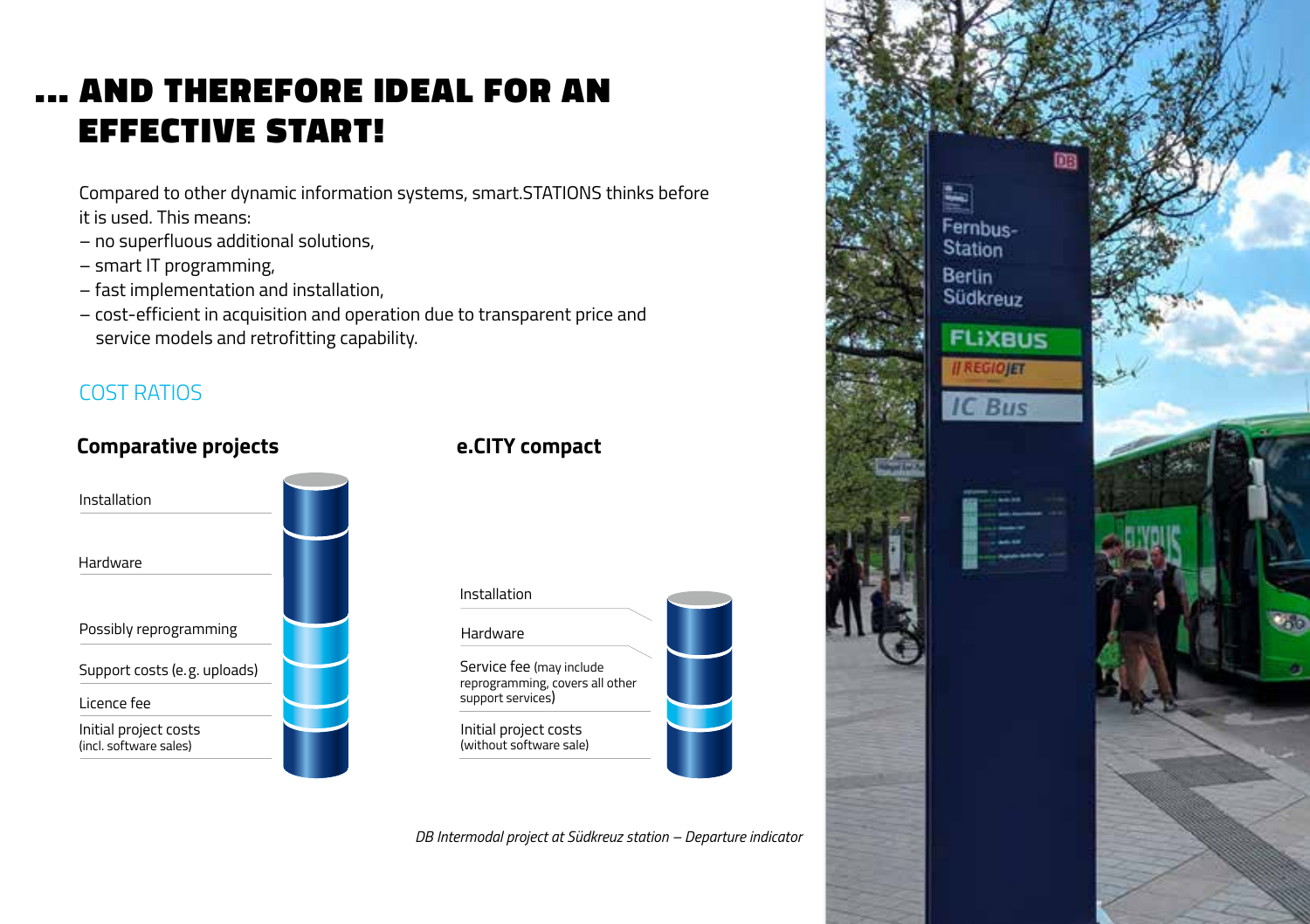## PUTTING THE USER AT THE **HEART OF THE APPLICATION**

田田

H

**ACTES LUES** 

**FEBB** 

**HHHHH** 

#### AT TRAFFIC JUNCTIONS

**wydrten** 

hof

g (Vorstadt)

VBB

**atten** pře

**Kalif** 

as a departure indicator for various companies, as a malfunction indicator or diversions recommender. **LLUIS S-Salternar Incorp** 

**ETA-5-Astrologi accounts to** 

 $\omega$ 

AT CENTRAL LOCATIONS for the orientation of wayfinders, linked with location information and daily updates

**ag**c

咄

 $\frac{1}{n}$ 

#### AT EVENT LOCATIONS

229<br>Ani

用

**Comment** 

as a temporary indicator for shuttle services, programme information, special trips, etc.

... PROMOTES:

IN PUBLIC BUILDINGS

a

**pedestal** 

 $\overline{\mathbf{R}}$ 

as an indoor monitor for in-house routing, departure indicator, **Example system Example system Example system Example system Example system Example System EXAMPLE** 

+ MOBILITY + + VISITOR FRIENDLINESS + + LOCAL ATTRACTIVENESS + + DYNAMIC AND CREATIVITY +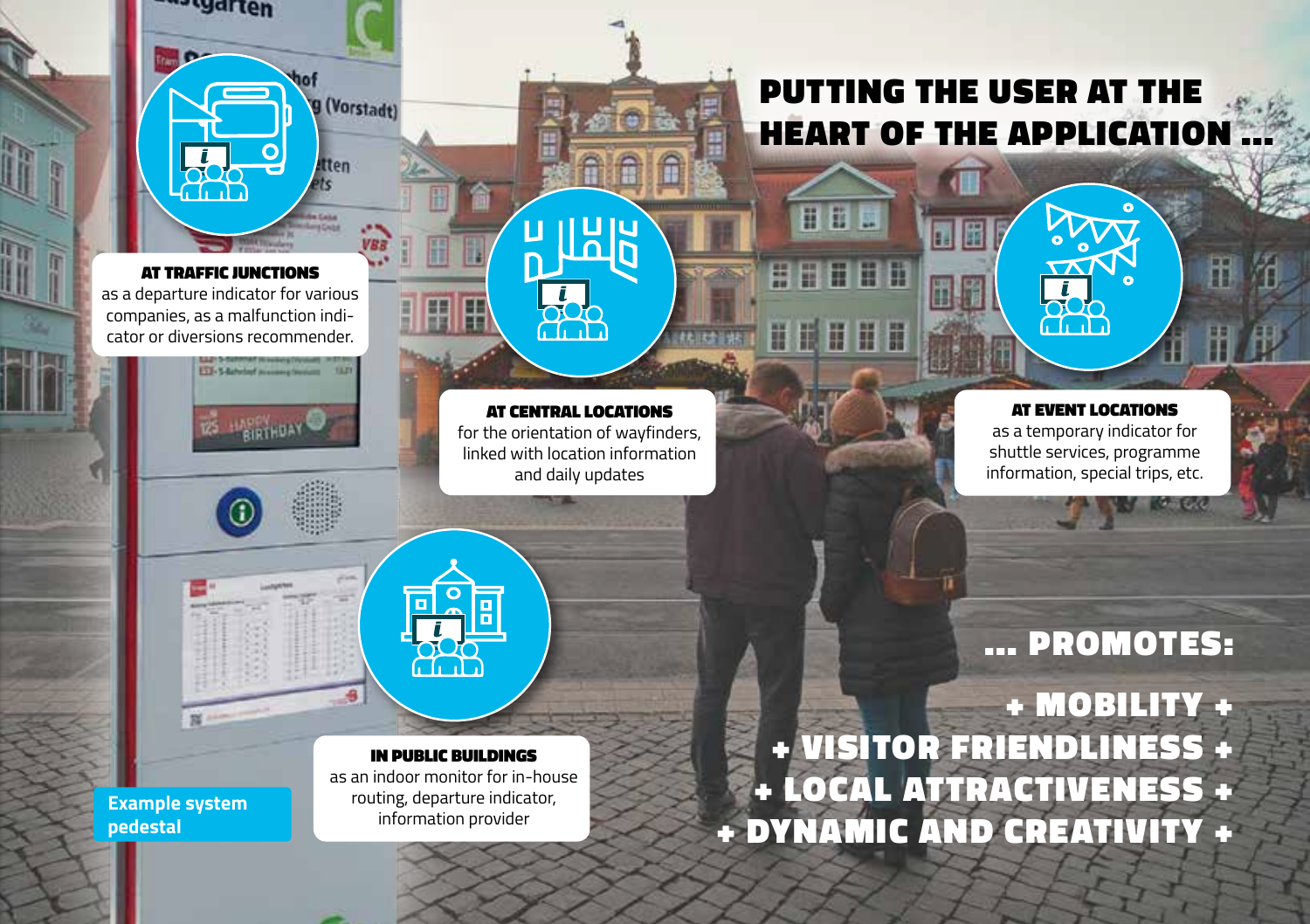

The partnership between the system integrator Schilderwerk Beutha GmbH and the passenger information system specialists Leitstreifen UG has been marketing dynamic display products under "smart.STATIONS" since 2014.

During this time, smart.STATIONS multimodal displays and dynamic wayfinding systems have been deployed in Germany's railway stations – including the Charlottenburg Smart City project.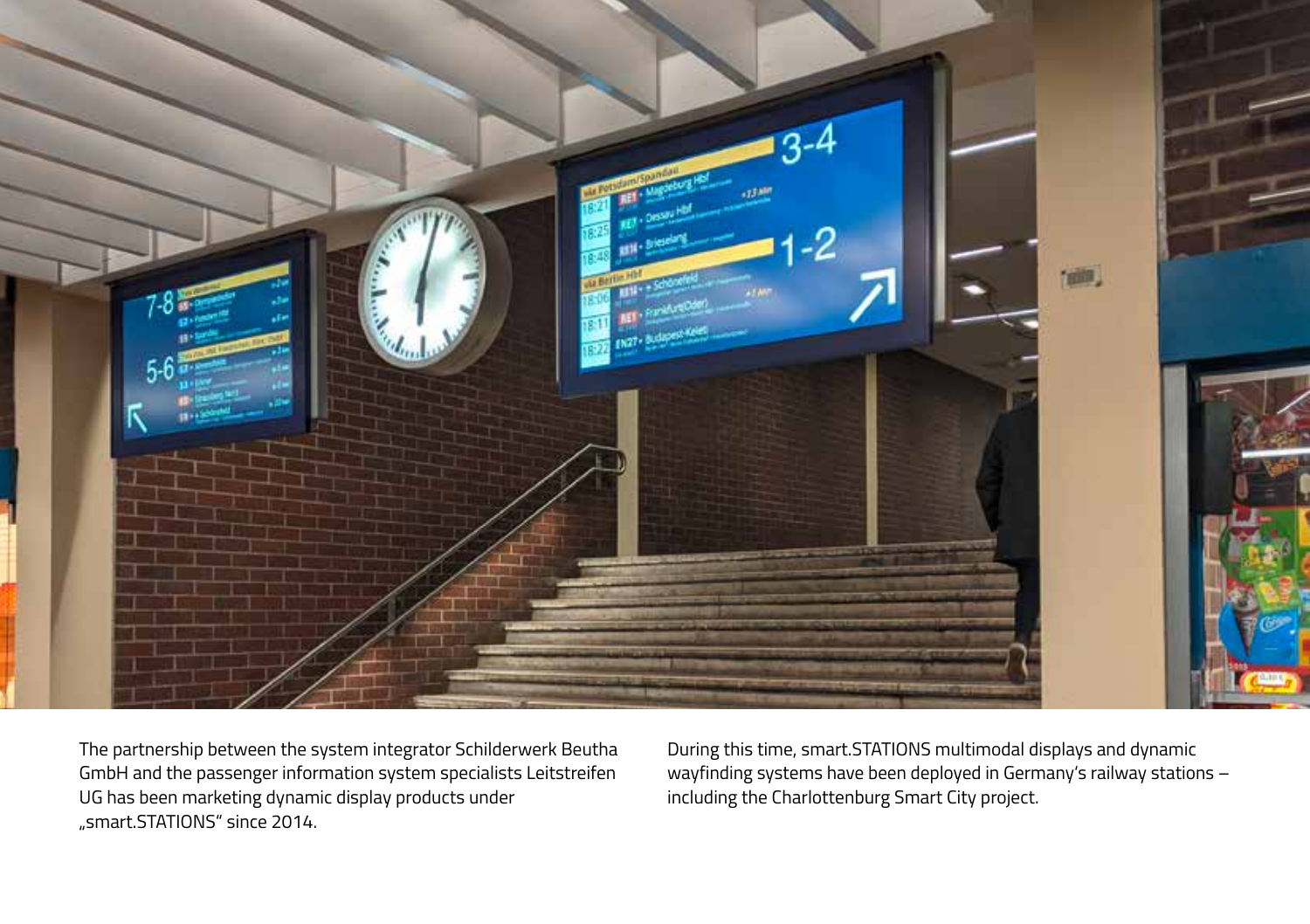## THIS IS HOW YOUR DIGITISATION SUCCEEDS:

You and your possible requirements are decisive. Together, we extract the best possible display solution from the technical and local requirements. We extract

the best possible display solution from the technical and local requirements by linking your data in a sensible, system-independent and efficient way.

The focus is on the application and the benefit. The procedure is as uncomplicated as the finished system.





#### TECHNOLOGY AND IT WITH A USER-FRIENDLY CONCEPT OF USE FROM A SINGLE SOURCE:



**/// a simple, attractive and transparent pricing model for technology and IT** 

**/// a worthwhile entry into the digitalisation of your infrastructure** 

#### **/// high IT security**

**/// intensive support for the systems over their entire lifetime** 

**/// high component availability for sustainable life-time or maintenance cycles**

**/// room to operate by leveraging your display options without recalculations**

**/// products that can be retrofitted, upgraded and deconstructed**